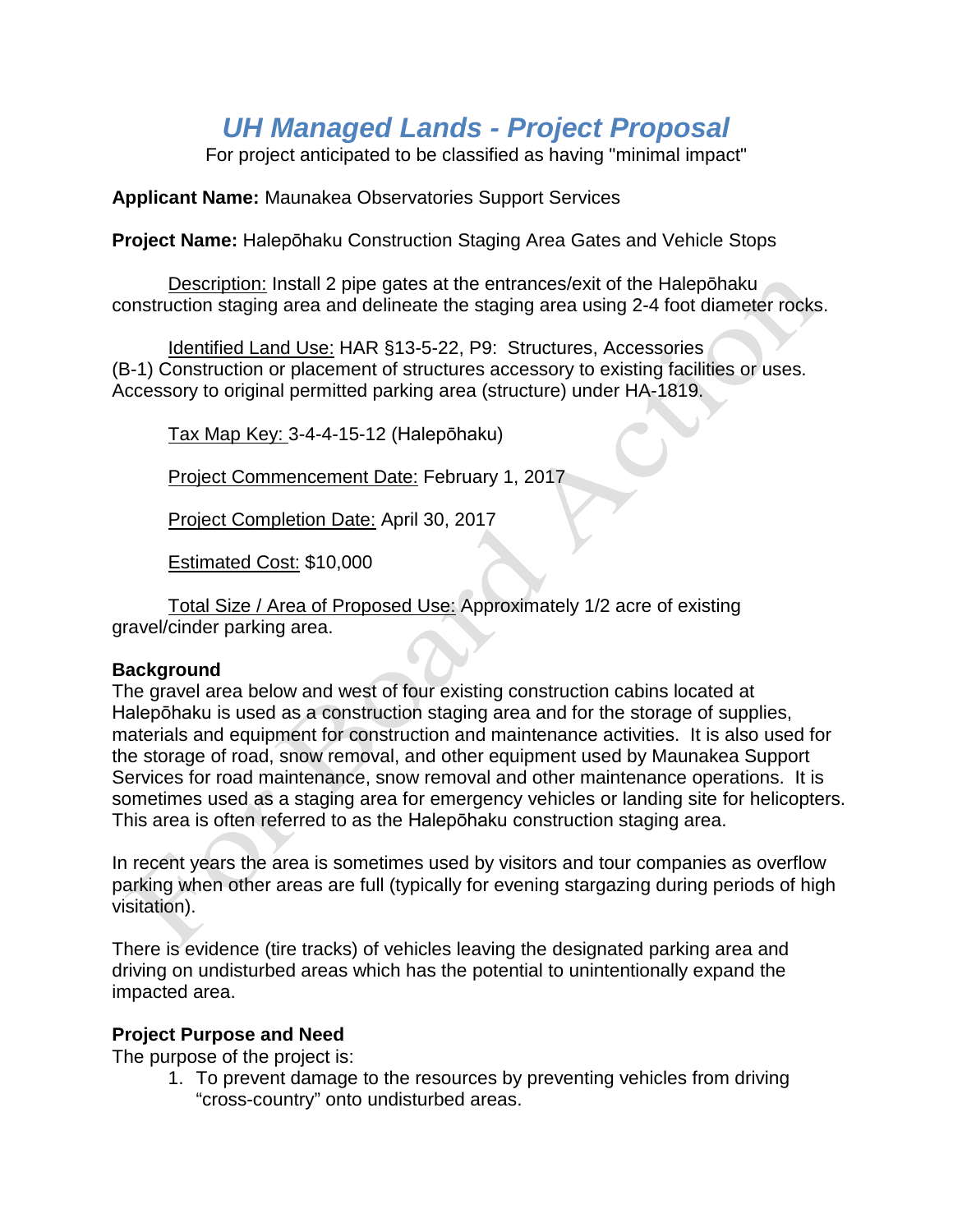- 2. To help ensure public safety by sectioning off heavy equipment, and construction and maintenance activities and preventing the public from wondering, driving or parking when the area is used for activities related to construction and maintenance.
- 3. To protect equipment/material in the storage area.
- 4. To provide storage area for construction materials reducing the amount needed to be stored on the summit.

#### **Existing Conditions at Project Site**

Geology, Climate, & Hazards: The Halepohaku staging area is located at the base of Maunakea's upper slopes at an elevation of 9,200 feet and has a semi-arid, sub-alpine climate. The proposed activity will only occur within an existing gravel/cinder area used for equipment and material storage, etc. described above.

Flora, Fauna, Ecology, Water Resources: No native flora inhabits the existing staging area affected by the proposed project. Regular invasive species monitoring of the project site is conducted by OMKM. No surface water resources are present.

Cultural Resources: The nearest historic property is approximately 120 ft away in the Mauna Kea Forest Reserve. No impact to historic properties is anticipated by placing curb stops along the perimeter and gates at the entrance/exit of the existing staging area.

Recreation: The staging area is sometimes used for overflow parking for the Visitor Information Station. When equipment and material are present, the parking area will be closed to the public. All other public parking areas will be unaffected.

Built Infrastructure: The project area is an existing cinder/gravel area is used for equipment/material storage and overflow parking for the Visitor Information Station. The proposed activity will be limited to areas that are already disturbed of pre-existing infrastructure.

Landscaping & Visual Conditions: The landscape consists of cinder and lava rock particles interspersed with clumps of vegetation. The proposed activity will not affect scenic views from the project area to surrounding areas, nor will the project affect views from surrounding areas.

**Description of Project:** Install 2 pipe gates (25' wide) at the entrance/exit of the staging area and delineate the perimeter of the staging area with 2-4 foot diameter rocks.

Describe the process of completing the project: Rocks 2-4 feet in diameter would be spaced about 2-feet apart along the perimeter of the staging lot to prevent passage of vehicles. Old power poles were considered for the project but not chosen as they contain wood preservatives and there is a concern about leaching into the environment. Rubber or concrete parking stops were considered but after discussing this option with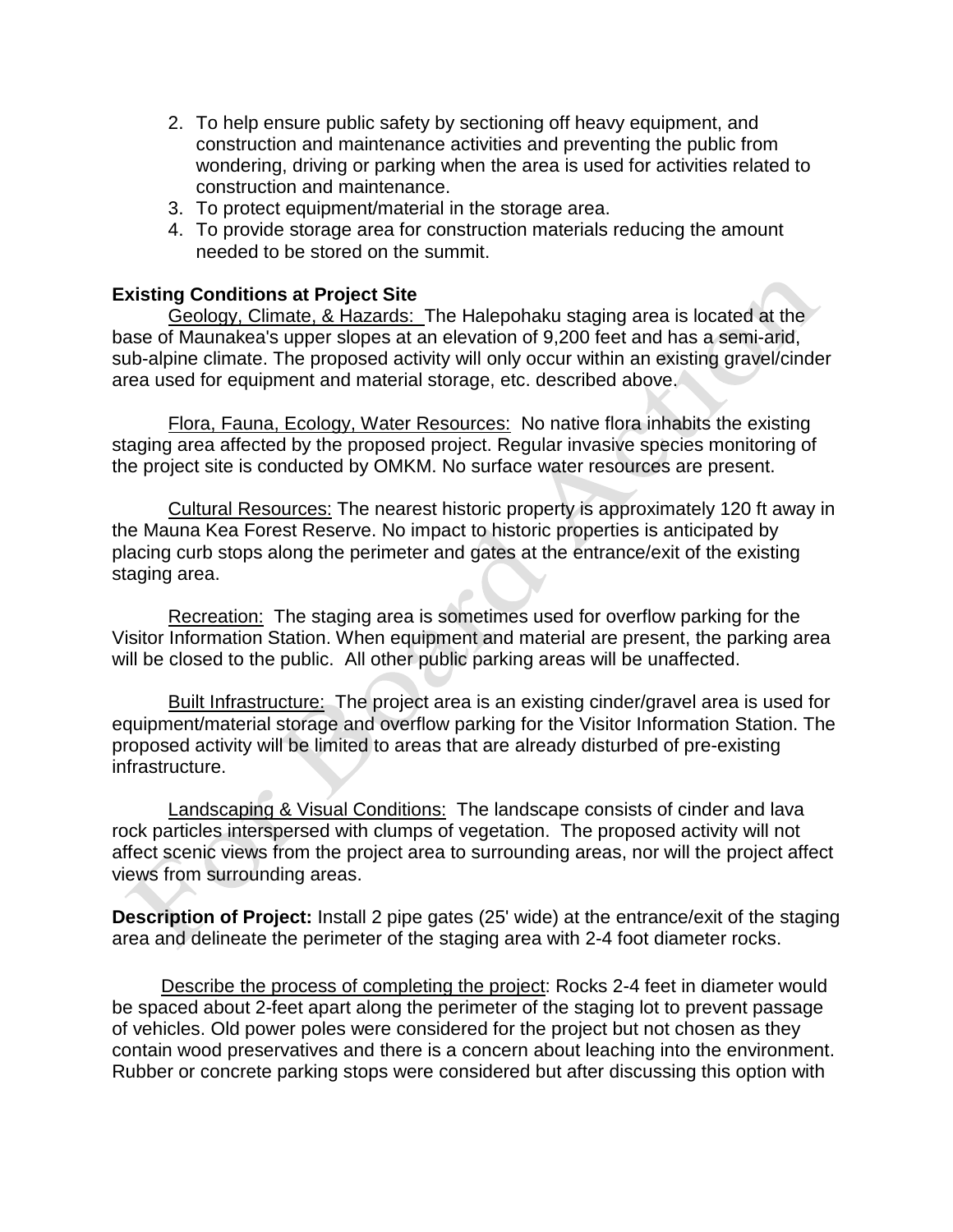the Hawaii County Traffic Division, it was determined that vehicles can easily pass over them. Pipe gates will be installed to control access to the area.

#### Equipment/parts, include dimensions, quantities, composition, color, etc:

1) Perimeter Vehicle Stops: Rocks 2-4 foot in diameter that are currently stockpiled along the gravel summit access road would be placed on the edge of the staging area. See picture below showing existing rocks used for similar purposes along the road adjacent to Halepōhaku.



Examples of source of rocks to be used at Halepōhaku. Only rocks currently found in the road berm or road grader ʻclean-outʻ areas will be used.

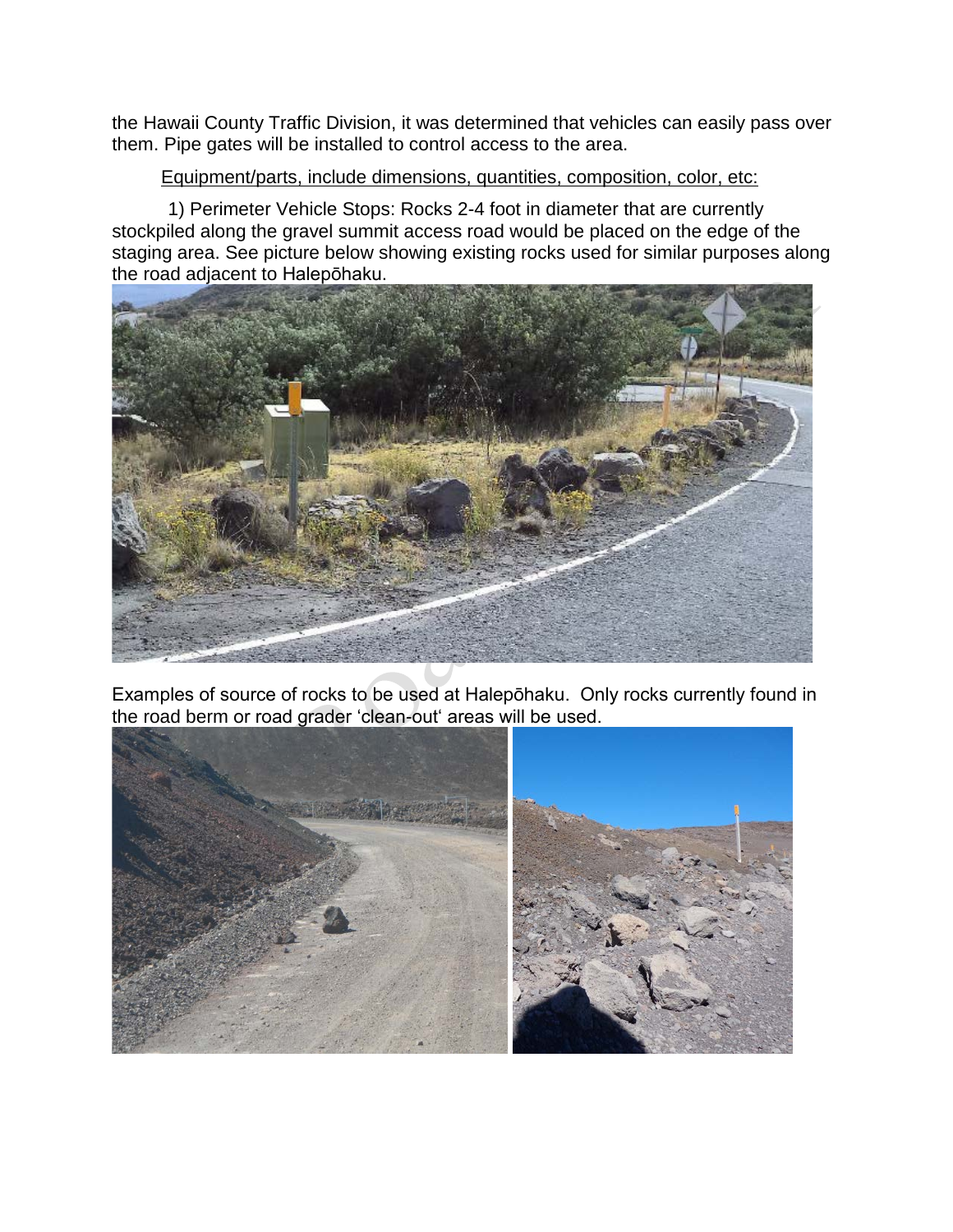## 2) Pipe Gates

Two pipe gates will be mounted on 4-6" diameter steel support posts sunk about 36" into the ground and encased in concrete. Gates are comprised of two 12.5 ft long sections. Total width of the gate is approximately 25' wide. Center of the gates will be secured with 1-2" diameter posts that fit into 12" deep steel sleeves set into the roadway. The holes will be dug with a backhoe. See conceptual example below:

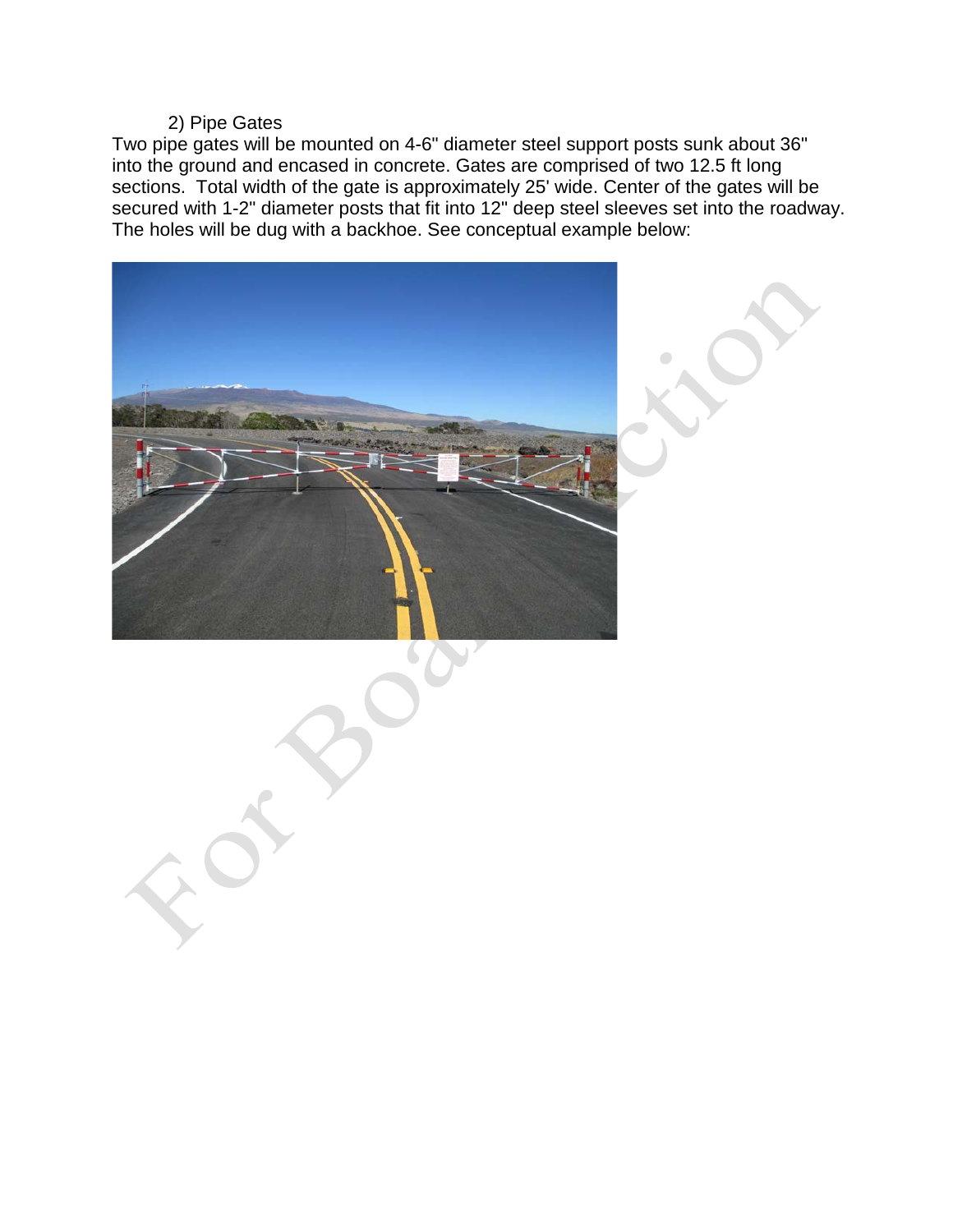The map below shows the project location. The portion of the Staging area where rocks will be placed is outlined in red, existing visitor parking with wooden poles delineating parking in white and the two proposed gates are shown in green.

 $\overline{\phantom{0}}$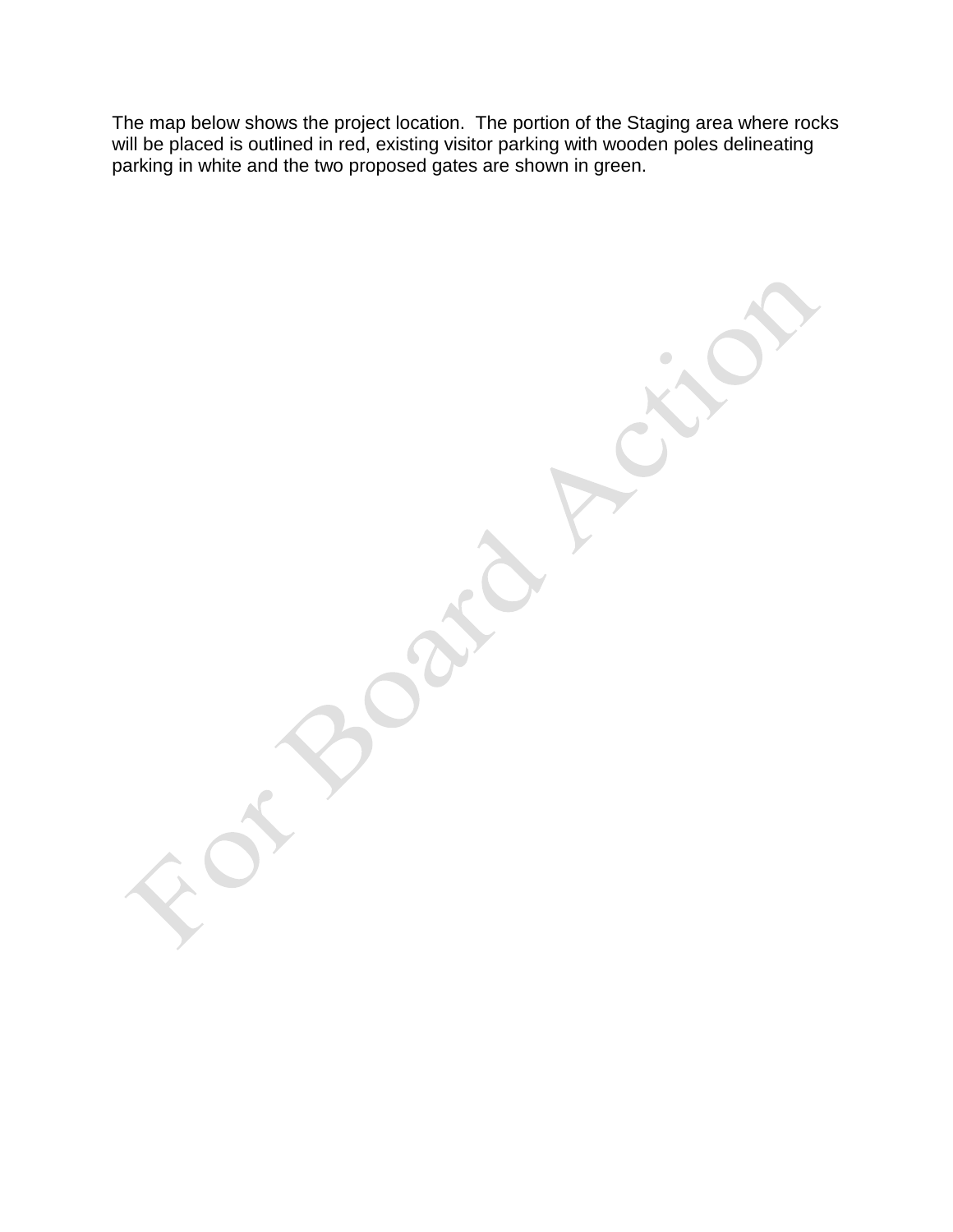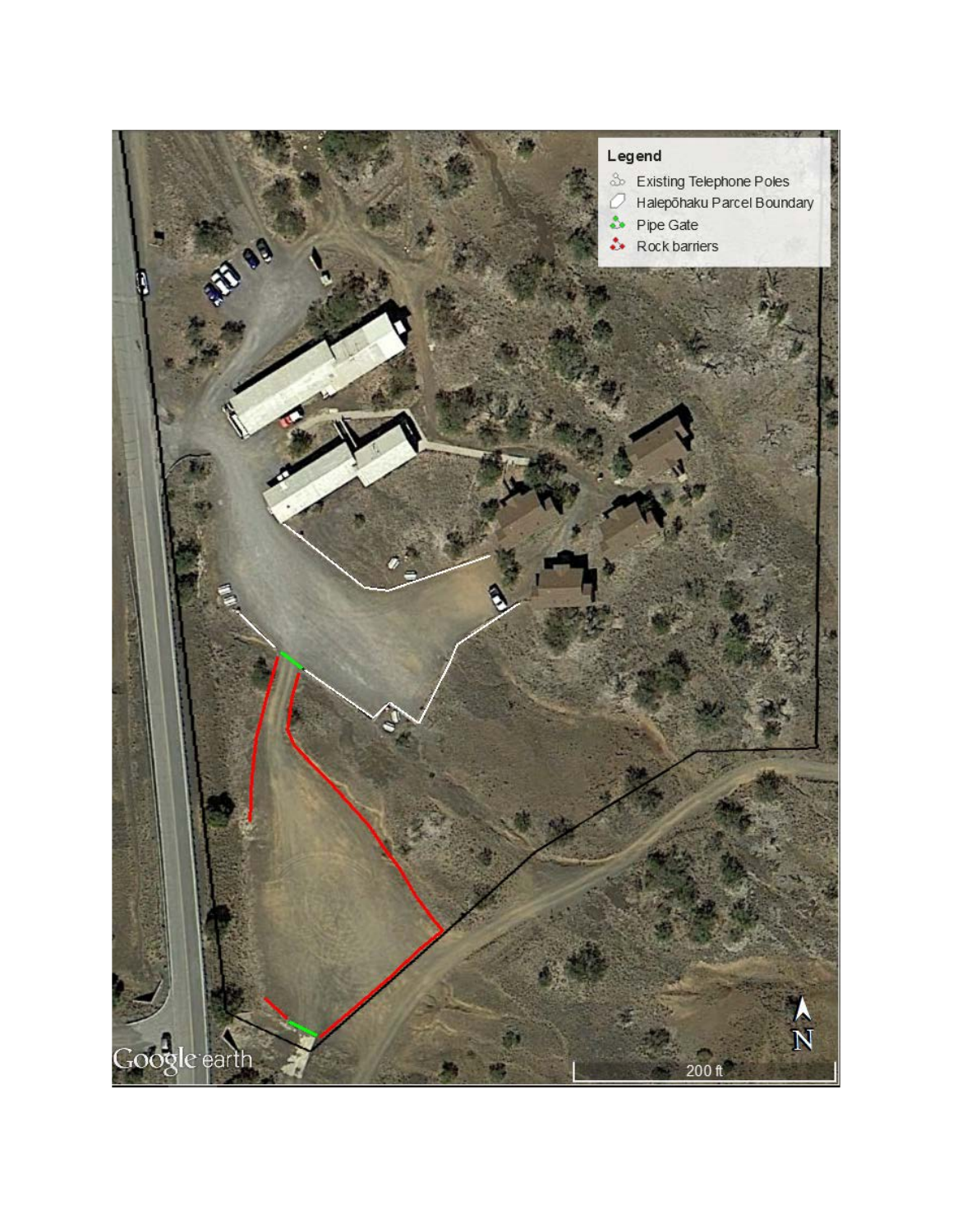Workers/Transportation: MKSS Utilities staff will perform the work. Utilities staff will use a loader to move the rocks and a backhoe to dig holes for the gate-mounting poles.

### **Measures to Protect the Environment and/or mitigate Impacts**

Protective Measures:

- Notify OMKM in writing at least 5 days prior to beginning field work on UH managed lands (Halepōhaku, Road Corridor, Maunakea Science Reserve, or Astronomy Precinct).
- All project participants must attend a Maunakea orientation *prior to* participating in field work.
- Allow OMKM Rangers to visit and monitor activities.
- Comply with all actions and measures described in the proposal, including (community) benefits, CMP compliance list, and mitigation measures.
- Ensure that loose tools or equipment are not left unattended and are properly stored at the end of each day.
- In preparation for high wind conditions (including verification that temporary and permanent infrastructure can sustain 120mph winds), protocols must include measures to ensure debris and equipment are not blown from the job site.
- All improvements shall be designed and installed to withstand the severe weather conditions on the mountain.
- Remove and properly dispose of all waste material. All perishable items including food, food wrappers and containers, etc. shall be removed from the site at the end of each day and properly disposed.
- Employ invasive species prevention best practices, including inspections of materials by a DLNR-approved biologist as appropriate prior to entering UH managed lands.
- Motorized equipment, when stationary, must have a drain-pan in place suitable for catching fuel or fluid leaks. To allow for expansion with reduced atmospheric pressure, fuel tanks should not be more than 3/4 full prior to transport to the summit (unless used as the fuel source for transport to the summit).
- Large, heavy, or oversized loads must submit notification to the Maunakea Road Conditions listserve at least one-day prior to delivery. Loads requiring an escort on public roadways must have this escort accompany them to the **final** destination. Projects failing to do so must obtain approval from the Maunakea Rangers before arriving at Halepōhaku or may be denied entry to Halepōhaku or above.
- Nēnē (*Branta sandvicensis*) may be present. If a nēnē appears within 100 feet (30.5) meters of ongoing work, all activity should be temporarily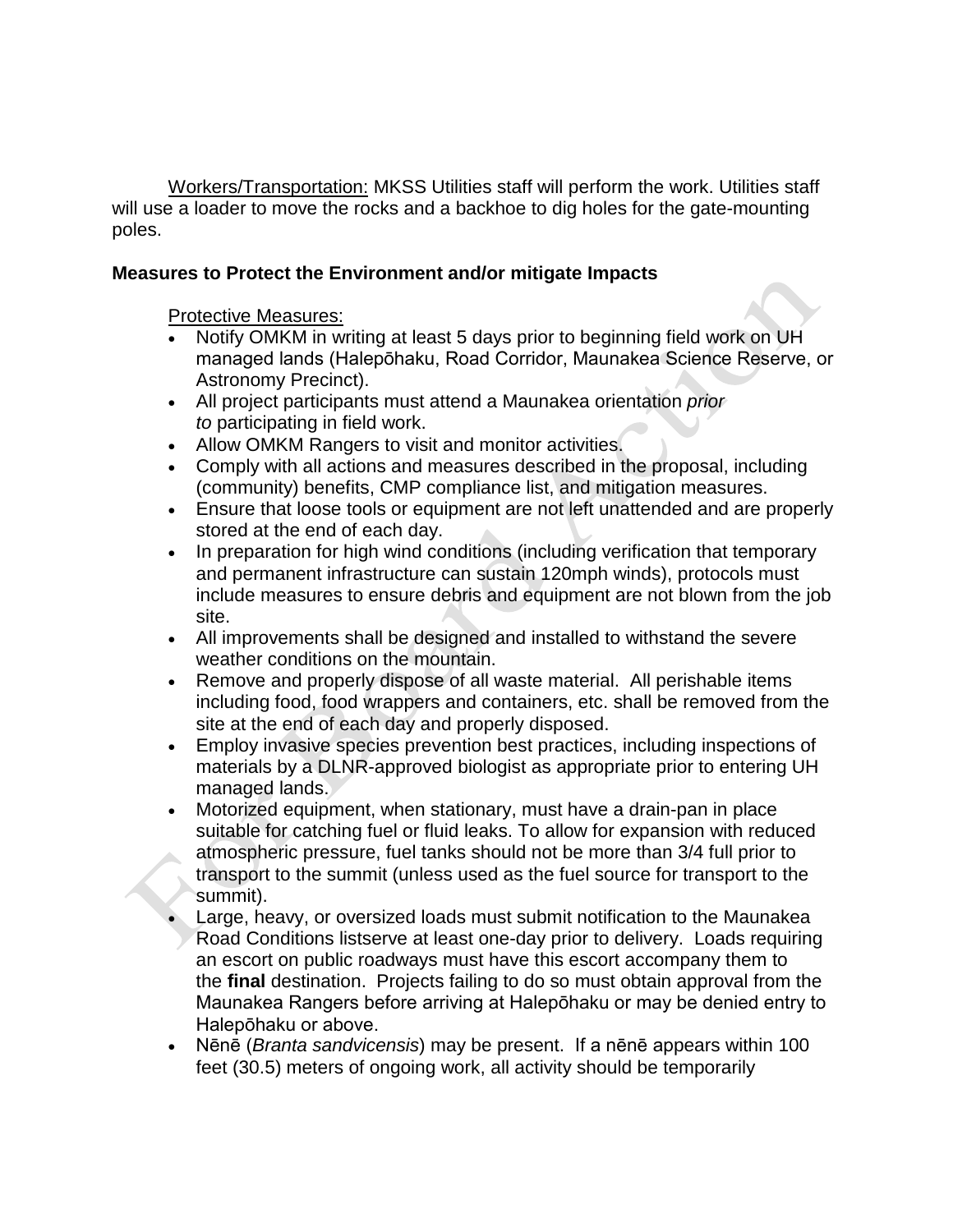suspended until the animal leaves the area of its own accord. Feeding of nēnē is prohibited.

- The approval may not be transferred or assigned. All persons associated with this project must carry a copy of the permit while they are working on University-managed lands.
- No use of mechanized equipment is allowed unless authorized by this permit.
- Identify and comply with other permit requirements, such as County of Hawaii building permits or Department of Land & Natural Resources (see both any applicable DLNR permit and HAR [§13-5-42 Standard conditions\)](http://dlnr.hawaii.gov/occl/files/2013/08/13-5-2013.pdf#page=47).
- Placement of permanent: markers, monuments, mag nails, survey pins, etc. is not allowed without explicit prior approval from OMKM (and the State if required) for this purpose. ALL surveyors work must be shared with OMKM in digital format (i.e. CAD file as well as PDF) with coordinate info stored in and using a common, transferrable coordinate reference system such as "State Plane Coordinates (NAD83), Hawaii Zone 1".
- Notify OMKM in writing when field activity associated with the project is completed.
- The project must be completed within the time frame specified in the proposal and (when applicable) DLNR approval. Projects not completed within this timeframe are not allowed to continue (or commence) without explicit, prior, written approval from OMKM.

Compliance with Lease, Sublease, or Comprehensive Management Plan (CMP): The project addresses public and worker safety as well as lease compliance to avoid unintended impacts (expansion of parking area through increasing use).

# Other required or associated permits: None

Five Year Outlook: This project was included in the 2017 - 2021 MKSS Five Year Plan and recommended for in-depth consultation.

# **Community Benefits**

- 1. Increase public safety by separating construction equipment, and construction and maintenance activities from public activities.
- 2. Prevent environmental damage caused by vehicles going outside of designated areas at Halepōhaku.
- 3. Provide storage for construction materials at Halepōhaku, reducing the need to store items on the summit.

# **DLNR Evaluation Criteria:**

1) The purpose of the Conservation District is to conserve, protect, and preserve the important natural and cultural resources of the State through appropriate management and use to promote their long-term sustainability and the public health, safety, and welfare. (ref §13-5-1) How is the proposed land use consistent with the purpose of the conservation district?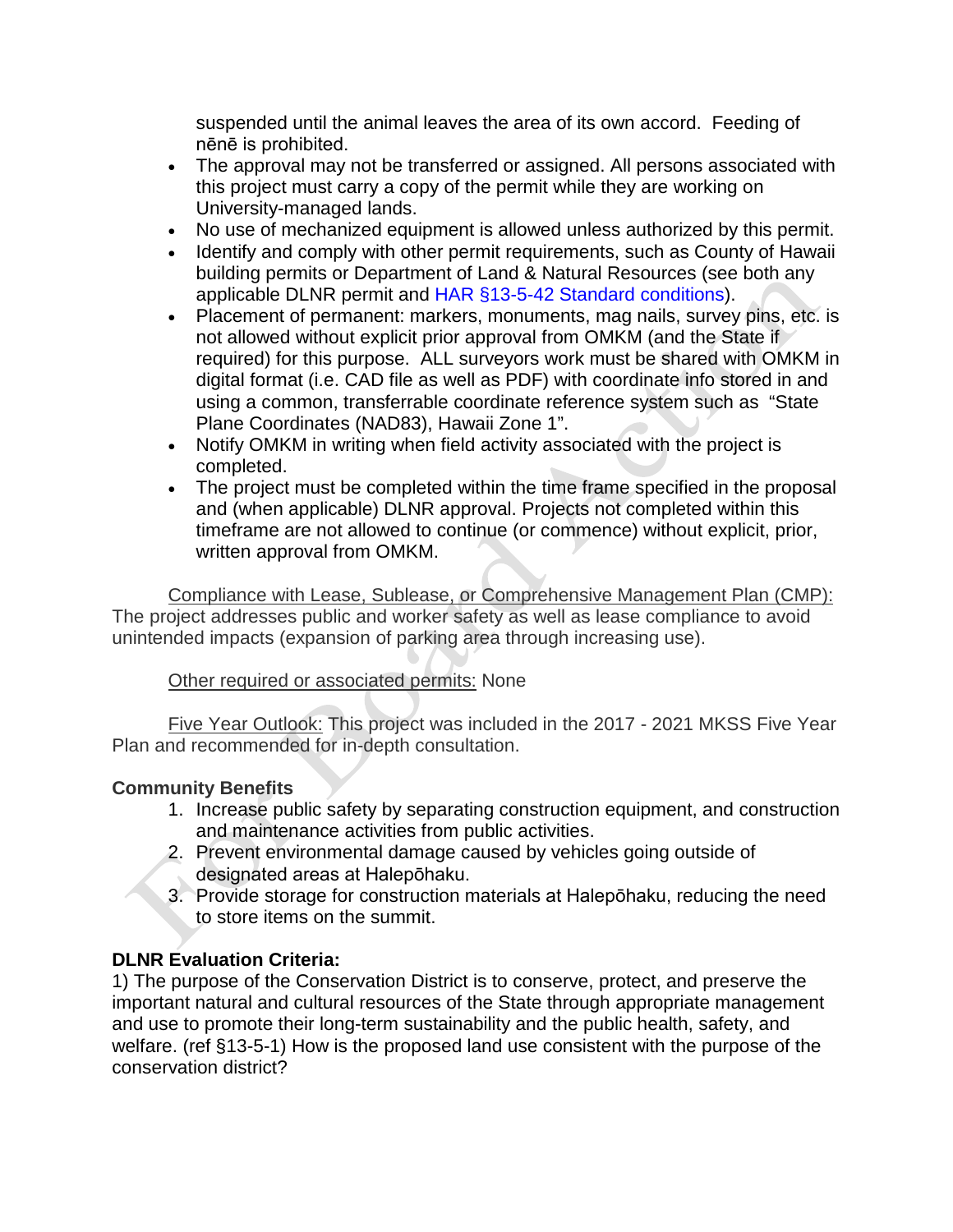This project will allow equipment and material to be safely stored off the summit of Maunakea. The CSO telescope is currently initiating decommissioning planning and permitting. The UH-88 and IRTF telescopes both have maintenance projects that will soon begin. Rather than store equipment and material on-site at the summit, the designated staging area at Halepōhaku will be used. Gates at the entrance/exit of the area and 2-4 foot diameter rocks outlining the perimeter of the area will allow the area to be closed to public parking while material and equipment are being stored. This will also allow MKSS staff to close the staging area to public vehicles during maintenance activities and emergencies.

2) How is the proposed use consistent with the objectives of the Resource subzone of the land on which the land use will occur? (§13-5-13 The objective of this subzone is to ensure, with proper management, the sustainable use of the natural resources of those areas. This subzone shall encompass: lands necessary for providing future parkland and lands presently used for national, state, county, or private parks. Land suitable for outdoor recreational uses such as hunting, fishing, hiking, camping, and picnicking.)

> This project will protect the local environment by helping to ensure vehicles and equipment and stored material remain in designated areas and equipment and material are stored away from the summit of Maunakea whenever possible. This project will also help prevent environmental damage to the resources by preventing vehicles from driving onto and through undisturbed areas.

3) Describe how the proposed land use complies with the provisions and guidelines contained in chapter 205A, HRS, entitled "Coastal Zone Management".

> The project is not near nor hydrologically connected to the coast. Recreation resource use identified in the Coastal Zone Management chapter will be allowed to continue unaffected.

4) Describe how the proposed land use will not cause substantial adverse impact to existing natural resources within the surrounding area, community or region.

> This project will not have an adverse impact as it is limited to the existing gravel/cinder staging area. It will prevent unintended impacts to undisturbed and natural areas by delineating appropriate storage, construction staging and parking areas.

5) Describe how the proposed land use, including buildings, structures and facilities, is compatible with the locality and surrounding areas, appropriate to the physical conditions and capabilities of the specific parcel or parcels.

> The proposed land use will take place in an area that is already used for construction and maintenance activities, storage of construction materials,